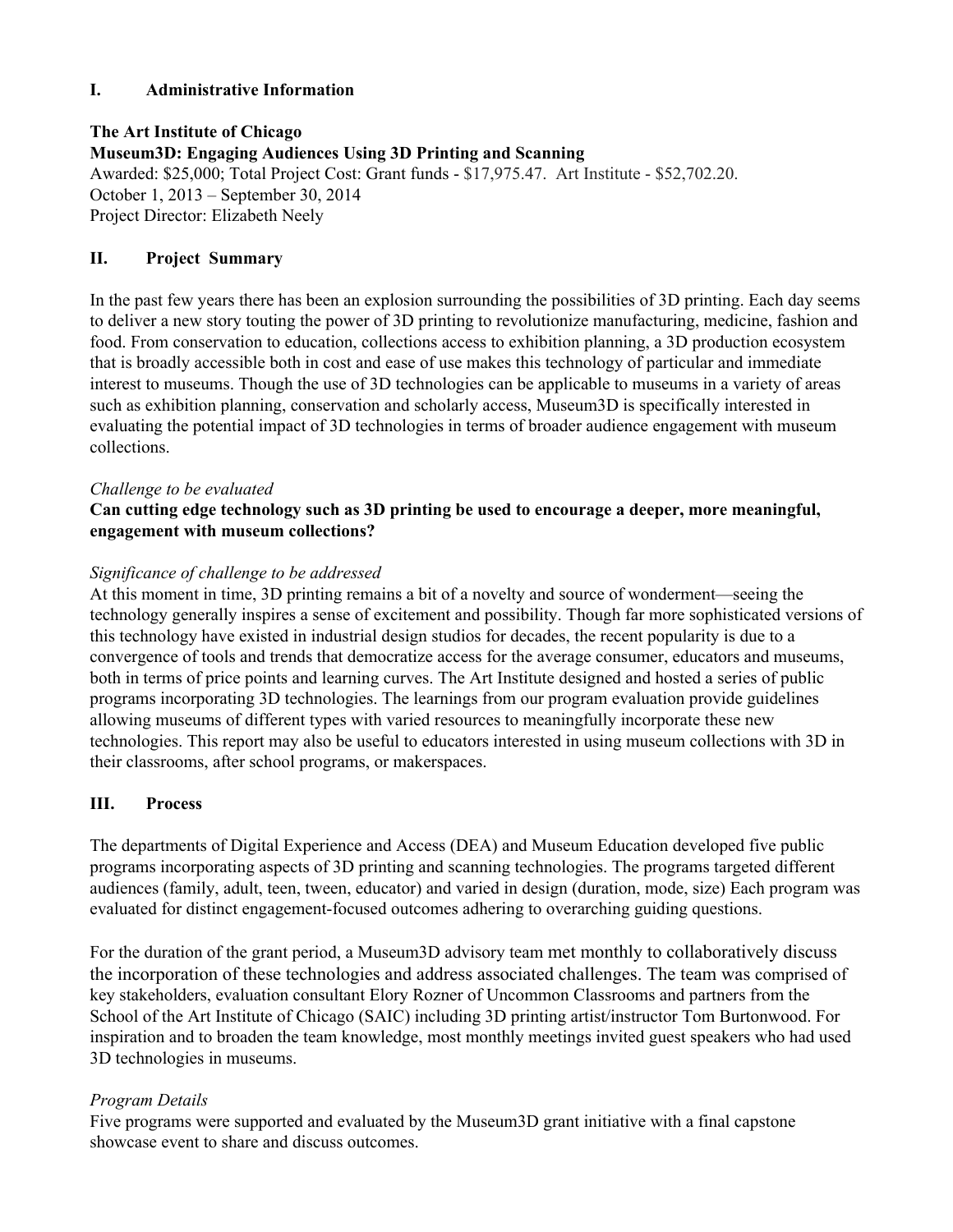## **Program 1: Diwali Family Festival (Families)**

The 5th annual Diwali Family Festival took place November 9, 2013, from 10:30AM3:00PM. The target audience was families with children ages 2-16. The program was drop-in; guests came and went as they pleased. A total of 671 people attended the Museum3D activities. Staff facilitation came from Family Programs and Digital Experience and Access with support from teaching artist Tom Burtonwood and students from the School of the Art Institute of Chicago enrolled in a "cyberpedagogy" class.

The festival included a variety of participatory art activities in the Ryan Education Center (REC) and select Museum galleries. The Museum3D experiences were part of an extensive menu of offerings designed to highlight the museum's collection of Southeast Asian Art, and included clay sculpture, Bollywood Dance Workshops, as well as storytelling and drawing in the galleries. In the REC, participants sat (alone or with a parent, sibling, friend) on a swiveling platform and posed (ideally) in the style a sculpture from the galleries, of which there were posters of artwork on the nearby wall. Facilitators captured the pose, and everyone watched as the digital recreation came to life on an overhead monitor. Many parents photographed or made videos of the process. In an adjoining room, 3D artist Tom Burtonwood manned two MakerBot printers; participants observed the movement while asking Tom questions. In addition, participants made sculptures out of playdough using 3D-printed molds of objects and handled 3D printed objects of Museum collection artwork.

In the Alsdorf Gallery, participants used Art Institute-provided iPods and iPads to photograph Buddha Seated in Meditation (or, if desired, another sculpture) by walking around it and capturing 2040 images. Then, using Autodesk's 123D Catch software, participants created a 3D image of the sculpture and viewed/manipulated it. Participants also used mobile devices to view images from the gallery and object scans that other participants created.

## **Program 2: Hands On! Accessibility Tours (Adults)**

The Hands On! tours for adults took place March 17 and 18, 2014. The tour on March 17 served visitors with low vision; there were a total of 16 participants. The tour on March 18 served adults living with Alzheimer's disease and other forms of dementia; there were a total of 15 participants. The tours, designed and led by the Assistant Director of Senior Programs at the Museum, were 45 minutes in length.

In advance of the tours, Museum staff selected objects from the collection that would be scanned, 3D-modelled, and printed for participants to hold and touch. Although printed objects were not the same weight, nor materials as the original objects, they were printed (when possible) at a 1:1 scale. For one object (a Chinese bronze bell), the replica was not 3D-printed and was the same material as the original object.

The tours provided a multi-sensory experience, activating sight (when/if possible), sound, and touch. At each stop on the tour, participants handled the object replicas while discussing and learning about the original works of art, listened to music related to the objects, and interacted with the objects by making sounds from them (a bell, a whistle).

## **Program 3: Teen Lab (Teens)**

Teen Lab, designed for students ages 1418 enrolled in Chicago Public Schools, runs twice a year at the Art Institute, each time for 10 weeks. The spring 2014 Teen Lab program, titled *Objecthood*, ran from January 29April 3, 2014 and involved 15 participants. Participants met after school three times a week for three hours to explore the Museum, make creative projects inspired by their experiences, have gallery discussions, meet Museum staff and artists, and experiment with new ideas and media. Students applied for the program and received program awards for their participation. Teen Lab is run in partnership with After School Matters, a nonprofit organization focused on out-of-school-time opportunities.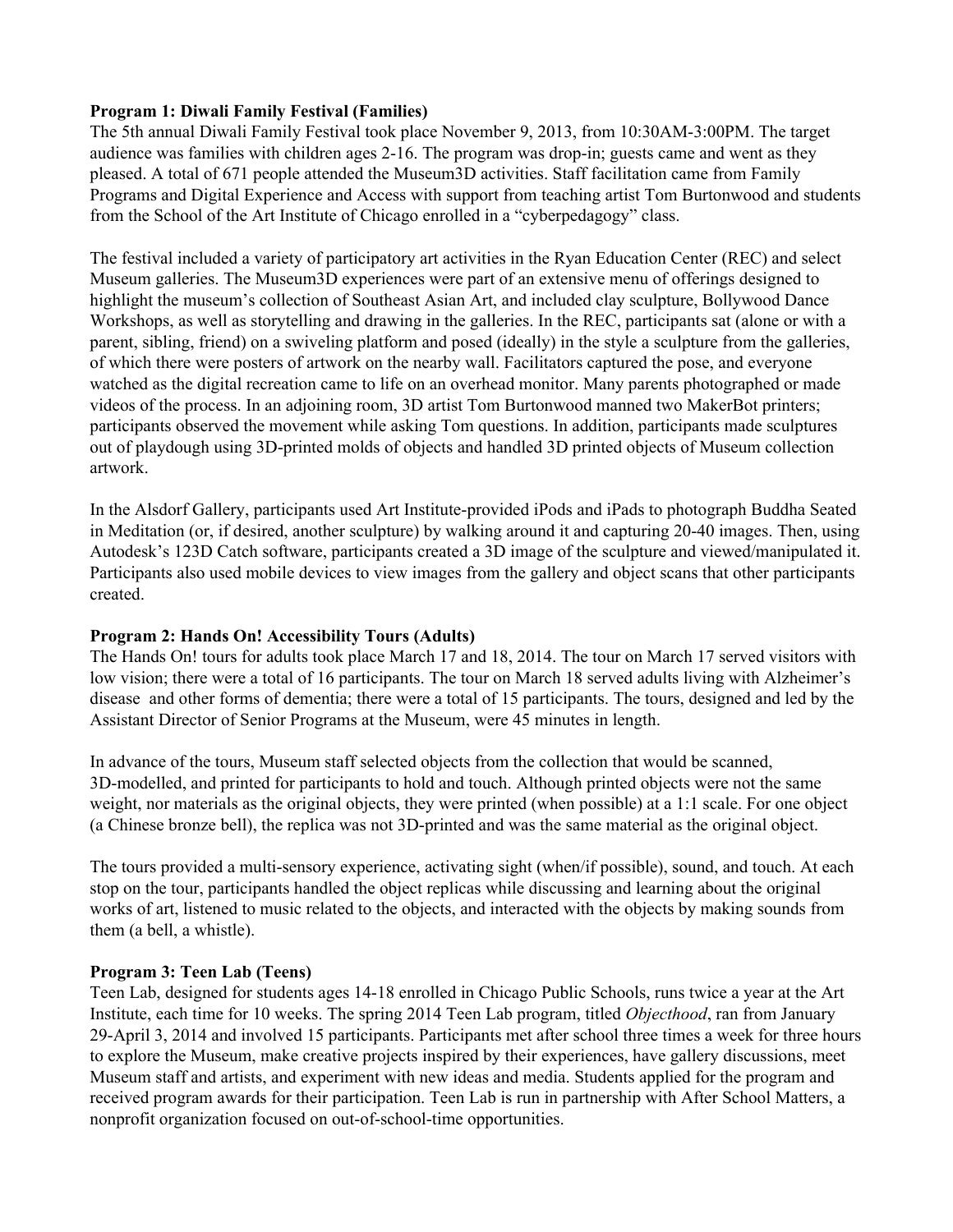The goal of the semester was for teens to critically investigate, through discussion and studio activities, the meaning and value of making objects today. 3D production, introduced a few weeks after program launch, was only one component of the Teen Lab curriculum. Teens experimented with scanning, designing, printing, and had the option to utilize 3D production in their final projects.

Two museum educators ran the program, with assistance from a program assistant, SAIC co-op and work study interns and a teen who doubled as a participant and an intern.

#### **Program 4: Objects: Remixed, Reconfigured (Tweens)**

The Tween Art Camp, titled Objects: Remixed, Reconfigured, ran from June 23-27, 2014 at the Museum. Participants, ages 812 from Chicago and the suburbs, came to the Museum each day from 11:00AM3:00PM. Participants applied to the program and received free tuition upon acceptance. A total of 12 students enrolled in the program.

The content of Tween Camp focused on the concept of remixing/reconfiguring. Tweens spent time in the galleries looking at mixed/remixed/mashed-up objects, in the studio making their own remixed work, and designing and printing original work on the 3D printer.

An educator from the Museum ran Tween Camp, with help from a digital teaching artist from the local maker community, a DEA staff member, a current graduate student from the School of the Art Institute of Chicago, a recent graduate from the School of the Art Institute of Chicago, and a teen intern (a different teen each day). A total of 12 tweens—eight female and four male—enrolled in the program. One tween, a female, dropped out after the first day without citing a reason.

#### **Program 5: Teacher Workshop—An Introduction to 3D Printing (Educators)**

This introductory workshop was offered as part of ongoing professional development opportunities available to educators year-round at the museum. The program took place July 9-11, 2014 and ran each day from 8:30AM2:30PM with one hour for lunch. A total of 15 teachers—12 female and 3 male, a mix of elementary, middle school and high school teachers across disciplines—enrolled in the program. One student, a male, dropped out after the first day citing reasons of dissatisfaction regarding content and pedagogy.The program was fee-based.

The main goal of the educator workshop was to give participants a well-rounded introduction to the entire spectrum of 3D printing production, from ideation to creating a finished product. The pedagogical model emphasized peer-to-peer instruction and flipped teaching—participants were encouraged to consult online tutorials on their own time and bring specific problems to the class. Teachers spent time in the galleries exploring original works of art and in the studio learning to use SketchUp, designing work, and producing work on the 3D printer. The thrust was disruption—taking a personal/memorable/significant object from home, intervening with that object's design and purpose, and printing a new version of the object.

A faculty member in Art and Design at Columbia College cotaught the program with an educator from the Museum, with help from a DEA staff member, and two graduate student interns from the School of the Art Institute of Chicago.

#### **Program 6: Capstone Event Project Showcase (Public)**

Wrapping up the grant, the Museum3D team held an event September 18, 2014 to showcase the program and project results. The evening included work accomplished in the public programs, a panel discussion from program leads and an overall evaluation outcome report.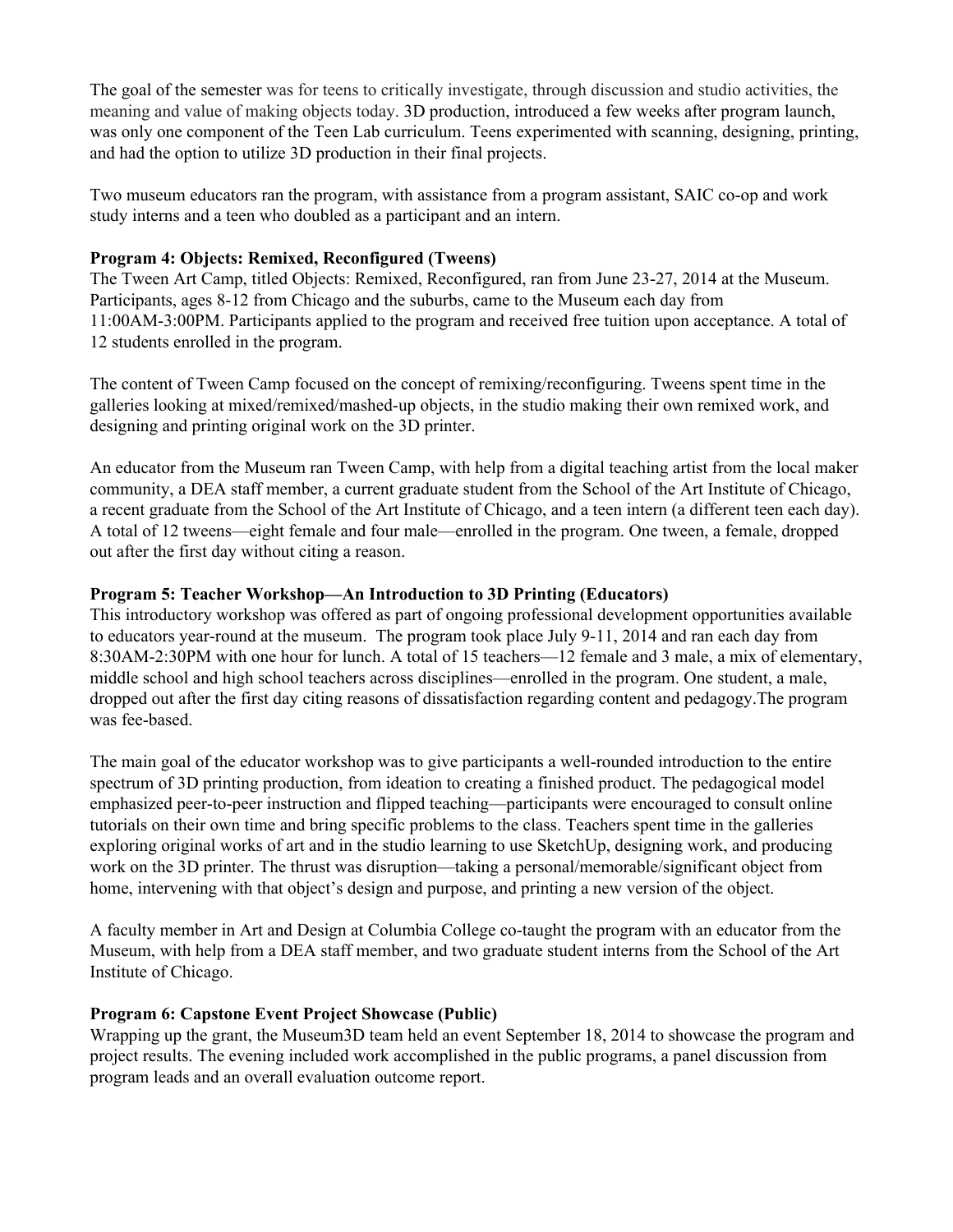#### *Framing the Investigation*

The project evaluator worked closely with the Museum3D advisory team to refine the grant's core questions intended to guide the evaluation process. Individual evaluation instruments were designed for each program looking to capture data addressing these three overarching guiding questions across all five Museum3D public programs.

#### Guiding Questions:

## **In what ways (or to what degree) is engagement evident as audiences participate in 3D production programs?**

For this question the investigation honed in on two high-level engagement indicators that were measurable/relevant across the five programs: Focused Action and Connection.

## **In what way(s) does exposure to 3D production activities impact audience understanding and perception** of the AIC collection, art objects, and art-making?

Although the question uses the term "understanding," the team determined that "discernment" more accurately represented our intended investigation. This investigation, therefore, focused on the impact of 3D production programming on participant discernment and perception of the Museum, art objects, and art-making.

#### **What are the identifiable factors that influence/impact program efficacy?**

The quantitative data in the investigation only tell one part of the story. To get at the next level of information, we conducted debriefs with leads for each program to explore the weight of four variables on program efficacy—the ability for the program to achieve its intended outcomes. The four factors we explored included: audience characteristics, program design, differentiation, and object selection.

#### **IV. Project Results**

#### *Significant Findings*

## 1. **Getting through the glass is powerful. And possible.**

Multi-sensory experiences facilitate connection with the collection.

"Touching awakens my imagination. I could see it better, but in a different way. Touching made up for lack of vision; it was a very emotional experience." --Adult Sight-Impaired tour participant

"When something is described, you're taking someone else's impression/perspective. But if you give me the delicious pastry, then I can make my own decision about what it is." —Adult Sight-Impaired tour participant

The strongest evidence of 1:1 relationship development came from adults on the guided tours. This response is likely attributed to the self-described emotional experience—the awakening—created by the multi-sensory inputs. The teen, tween, and educator programs yielded the same data levels (also high) for this indicator.

We learned that the replica objects, despite being different sizes, weights, and materials from the original objects—and despite being copies of the original—were fully welcomed by participants. A museum educator observed that, "[participants] asked questions about the original object's material, suggesting recognition that the plastic 3D model was of a different material and knowing the original material was important. Not that the plastic material was inherently inferior! The difference in material became a vehicle for engagement."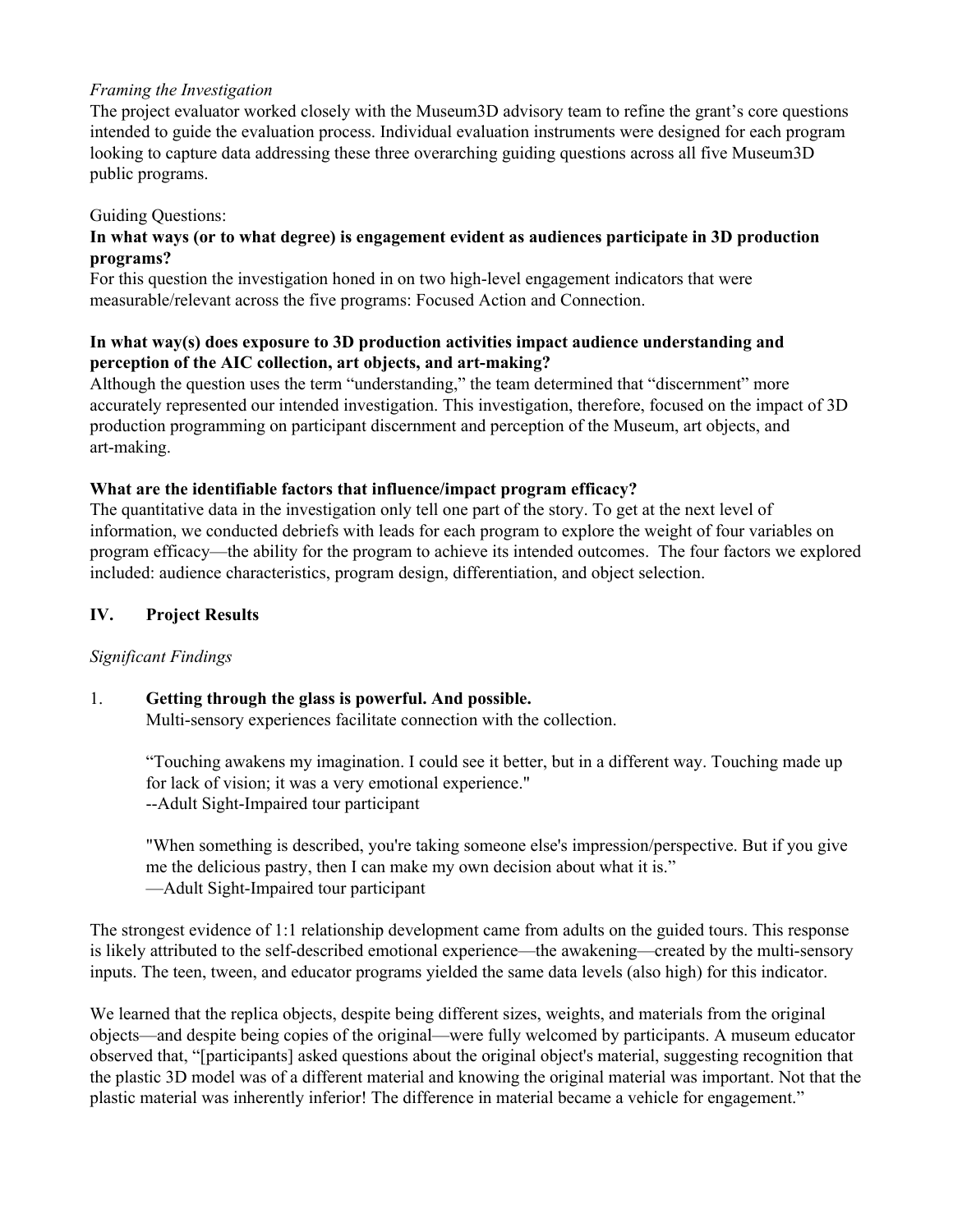# 2. **Encounters** with 3D-printed objects provoke critical thinking about art.

Both making and viewing generate discussion about art, art-making, and artistry.

"This [3D printing] gives everybody chance to be artist." —Teen Lab participant

Both the teen and educator groups engaged in intellectual discussions about their perceptions of art, art-making, and artistry. Neither conversation offered a definitive conclusion; as participants pointed out, perception is subjective. The tweens reported the act of art-making and remixing as the primary reason for their new/renewed relationship with the Museum.

One Teen Lab student made the observation: "Donatello's David—how he used strictly marble, didn't use other media. Marble is really really hard. How he sculpted it; it looked smooth and polished. It was much harder for him to do that. It's much easier today to print. Anybody can be an artist. If you have idea and materials you can just print it; versus education, going to classes, spending time sculpting." For his final project, this teen made a work titled *Old Art vs. New Art,* which included 3D printed objects and an alabaster carving.

## 3. **Living fully in the 3D production ecosystem is healthy.**

Participating in all components on the production spectrum leads to greater connection and discernment.

The 3D production ecosystem can be broadly divided into six functional categories— scanning, designing, manipulating, printing, the designed output and sharing. Each of these categories allows for different types of engagement with a museum's collection. While programs can be designed to use as much or as little of this ecosystem, investigation revealed that programs using more aspects, such those with the teens, tweens and educator, indicated a deeper effect of the connection and discernment indicators. Incorporating more of the ecosystem into a program is also time consuming, therefore this longer program design may also be a correlating factor.

The Hands On! Adult Accessibility tours engaged in only the output portion of the 3D ecosystem, and yet was very high-impact. The reason for this perhaps unexpected finding is most likely due to the unique audience characteristics and strong program design.

## 4. **Experimental programming requires specific infrastructure.** Collaboration and flexibility are essential.

Public programs intending to use unfamiliar technologies need to have a highly collaborative and communicative exchange amongst departments with different expertise. Museum3D had resourcing and communication challenges even with the structure of the grant and the advisory team. For example, the Teen Program was designed within a loose framework to promote opportunities for learner-directed experiences. This type of responsive planning had challenges because it did not give much lead time for scheduling human resources, equipment, software needs, training, etc.

Having the flexibility to adjust the program on-the-fly also served these experimental programs well. Crowd-flow and activities were redeveloped during the first hour of the Diwali Family event when confusion and wait times were evident. It was agreed that these quick changes improved the offering for the remainder of the program.

# 5. **The strong presence of facilitators significantly impacts program efficacy.**

Other key factors are program setting and structure.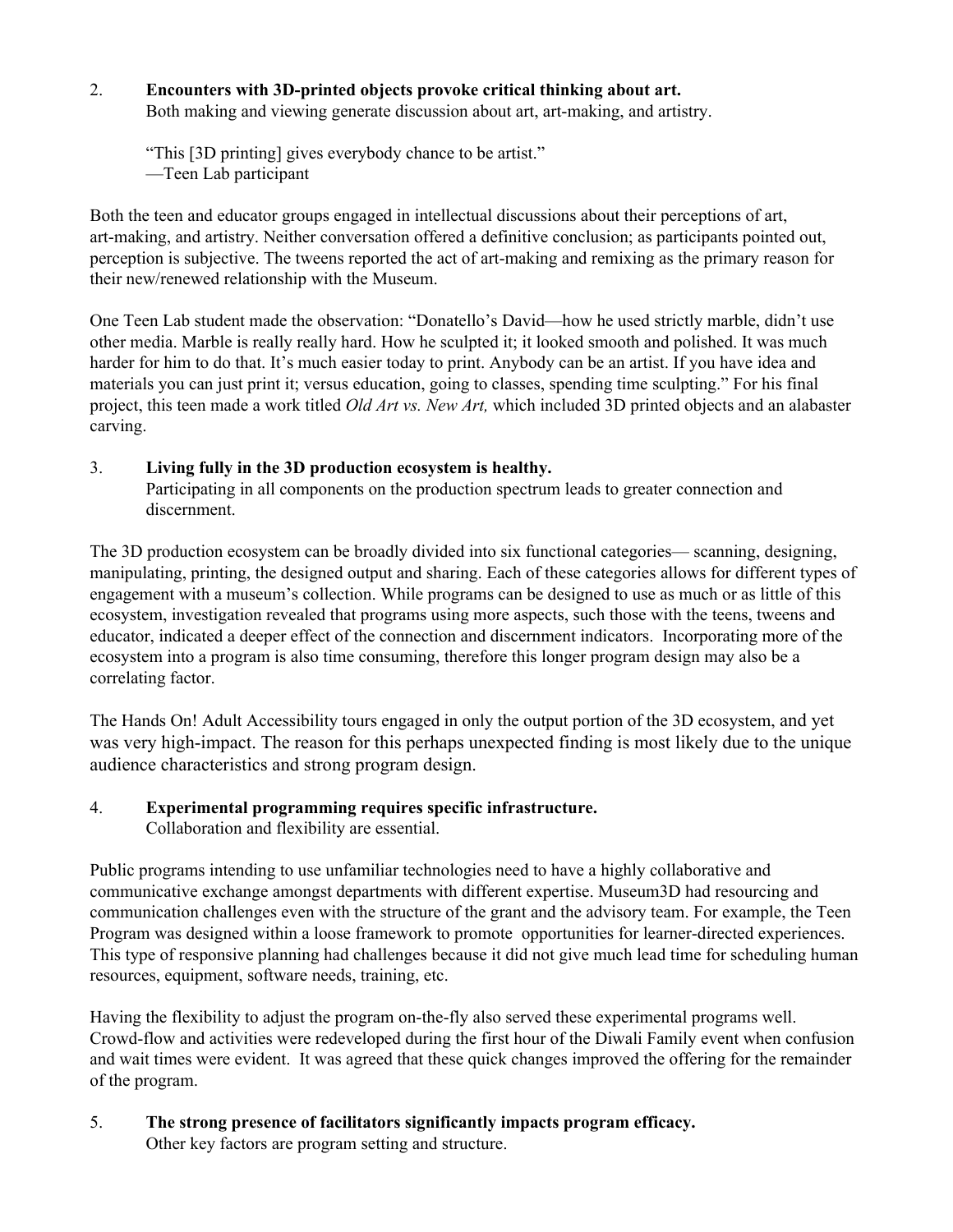The most significant sub-factor within program design was facilitation—the presence and strength of Museum staff, teaching artists, and technical assistance. This group, responsible for program content and pedagogy, tailored programming to meet the needs of distinct audiences, interpreted the Museum collection and helped make connections between visitors and Museum content, and inspired the act of art-making. At the tween, teen, and educators programs, the ratio of facilitator: student was 3:1.

One participant cited "Lucas's [the educator/tour guide] calm, engaging manner of asking questions and listening" as a key factor, and another said the facilitated tour brought the objects to life; on her own she "would have just walked right by."

# **V. Recommendations**

**Design multi-sensory experiences** to facilitate greater connection between visitors and the collection. 3D printing offers a relatively easy, inexpensive way to create replicas for use in programming. Work to integrate other senses as well—sound, taste, smell—into program experiences.

**When possible, design 3D production experiences that cut across the full production ecosystem**. Feasibility of this idea depends on program goals, audience, duration, and other constraints.

**Focus on facilitation, program setting, and program structure when designing new experiences.** Conduct additional research to unpack the other factors that may impact program efficacy.

**Invite participants to explore what art, artmaking, and artistry mean to them.** Use the 3D objects to spark investigation of the Museum collection, and vice-versa. Include audiences of all ages in this conversation.

## **VI. Roadmap for Future 3D Programs**

Museums3D was an experimental endeavor for the Art Institute. The internal team committed to taking note of significant lessons throughout design and implementation, with the goal of remediating programming in subsequent years. Lessons learned are also documented for use by other museums and libraries interested in 3D production programming.

## **Planning**

Do your research.

There are a lot of options when it comes to 3D production software and hardware. What you choose will depend on your budget, program design, audience skill level, staff capabilities, room capabilities, and more. Spend proper time researching the right direction for your programming to set yourself up for success.

Create a project/program infrastructure.

Upon kick-off, the project leads created an infrastructure that they utilized for all programs. Several components of this infrastructure—particularly collaboration with internal and external experts—were adhered to closely and turned out to be key factors of program success.

Pilot, practice, document.

Leave ample time prior to program kick-off to 3D print the objects needed during the program, pilot the activities using the dedicated software/hardware, and create any necessary technical documentation to ease the visitor experience.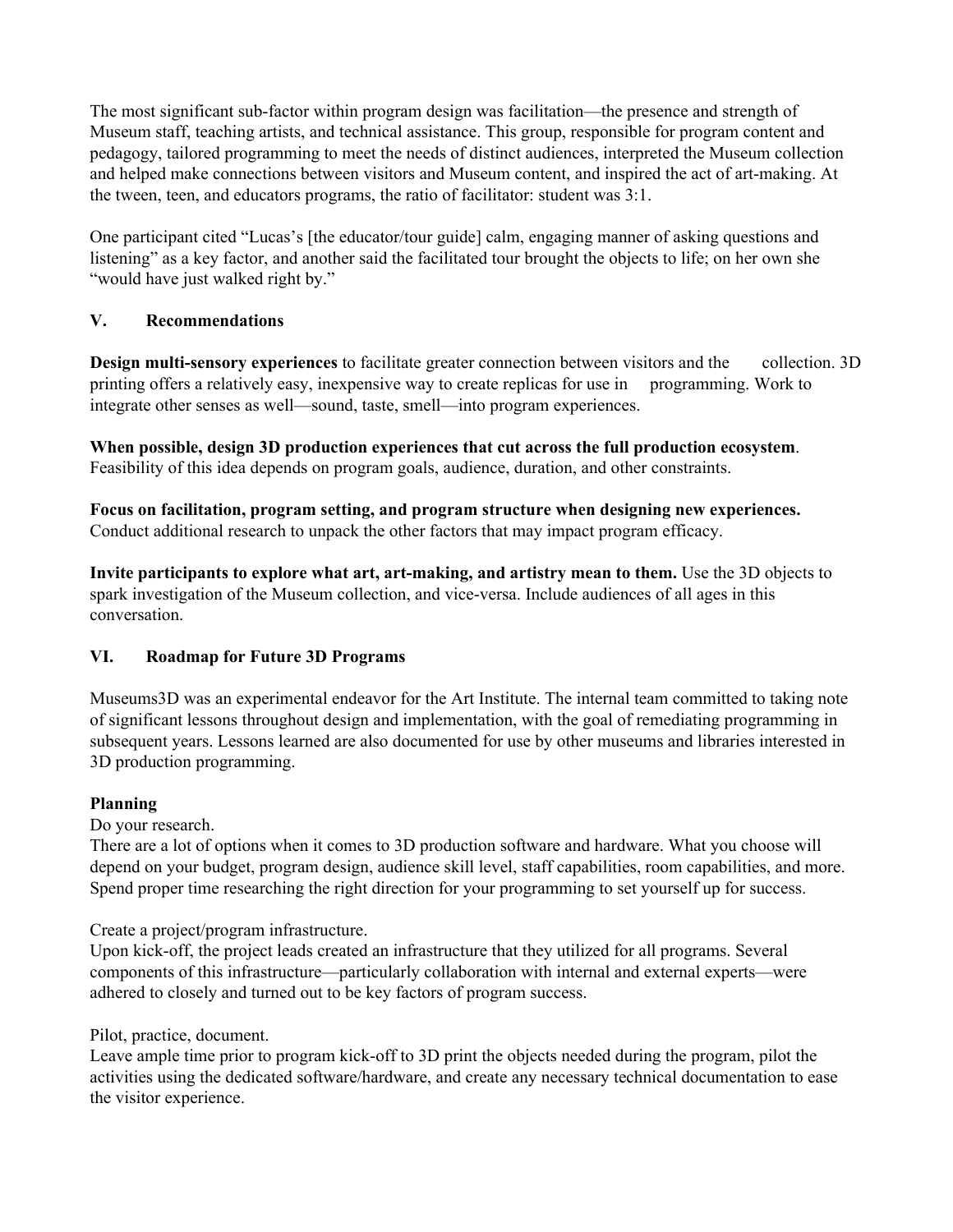Remember your audience.

Can an eight-year-old sit still long enough to produce a successful self-scan? Will a teen stay on task after being at school all day? The programs at the Art Institute were successful partly because the (very experienced) educators carefully mapped the programs to the anticipated needs and interests of the different audiences.

## Assess your program space.

Plan your space based on your desired learning environment and audience activities you plan for your program. Do you want the more formal feel of a computing lab or pods of work stations that enable small group collaboration like a makerspace. Space layout can impact how audiences engage and interact with each other, the technology, and project making. The educator, teen,tween programs carefully planned their learning environments to optimize target audience engagement and technology access.

# **Staffing**

Bring in the expertise you need.

Debriefs with staff repeatedly revealed the important role collaboration played in program success. In particular, museum educators pointed to the significance of collaborating with the Department of Digital Experience and Access (DEA), which improved pedagogy (in terms of integrating new media in thoughtful ways) and and reduced technical complications.

## Be realistic about staff constraints.

Be realistic about what's feasible to implement, given audience prior knowledge, the unique setting that a museum provides, and the complexity of working with 3D production software and hardware. Be ambitious and experimental, but set yourself—and therefore your audience—up for success by setting realistic expectations about what your staff can handle in a given day.

## Build capacity.

See each program as an opportunity to develop new competencies and experts. Ensure that all staff participating receive adequate training on software and equipment. For collaborative programs schedule the opportunity to learn from each other and build new relationships that could lead to future brainstorming and collaboration. Include external advisors and student interns not only as extra help and expertise, but in ways that the team can build new knowledge.

## **Facilitation**

Strong facilitation is key to program success.

As outlined above, the most significant aspect of program design—impacting program efficacy—was the presence of strong facilitators. Included in this umbrella term are internal educators, external teaching artists, and interns (from graduate schools, high schools, and other). Gather and train the necessary troops to implement a successful program.

Technical assistance is also key to success.

When designing the program, factor in the right level (per program complexity, audience size, internal expertise, and more) of technical experts needed for implementation. These experts play a crucial role in assisting with pre-production of 3D objects, handling the 3D production software and hardware, and assisting with fabrication and post-production cleanup.

## Teaching artist: must-have or nice-to-have?

The presence of a teaching artist enables participants unique access to an expert in the field. Carefully outline the role of the teaching artist, and ensure that his/her presence and expertise are evident during programming. Depending on the context of programming—art museum, science center, etc.—a teaching artist may be a nice-to-have. At the Art Institute, given the questions under investigation (related to new ideas about art), and